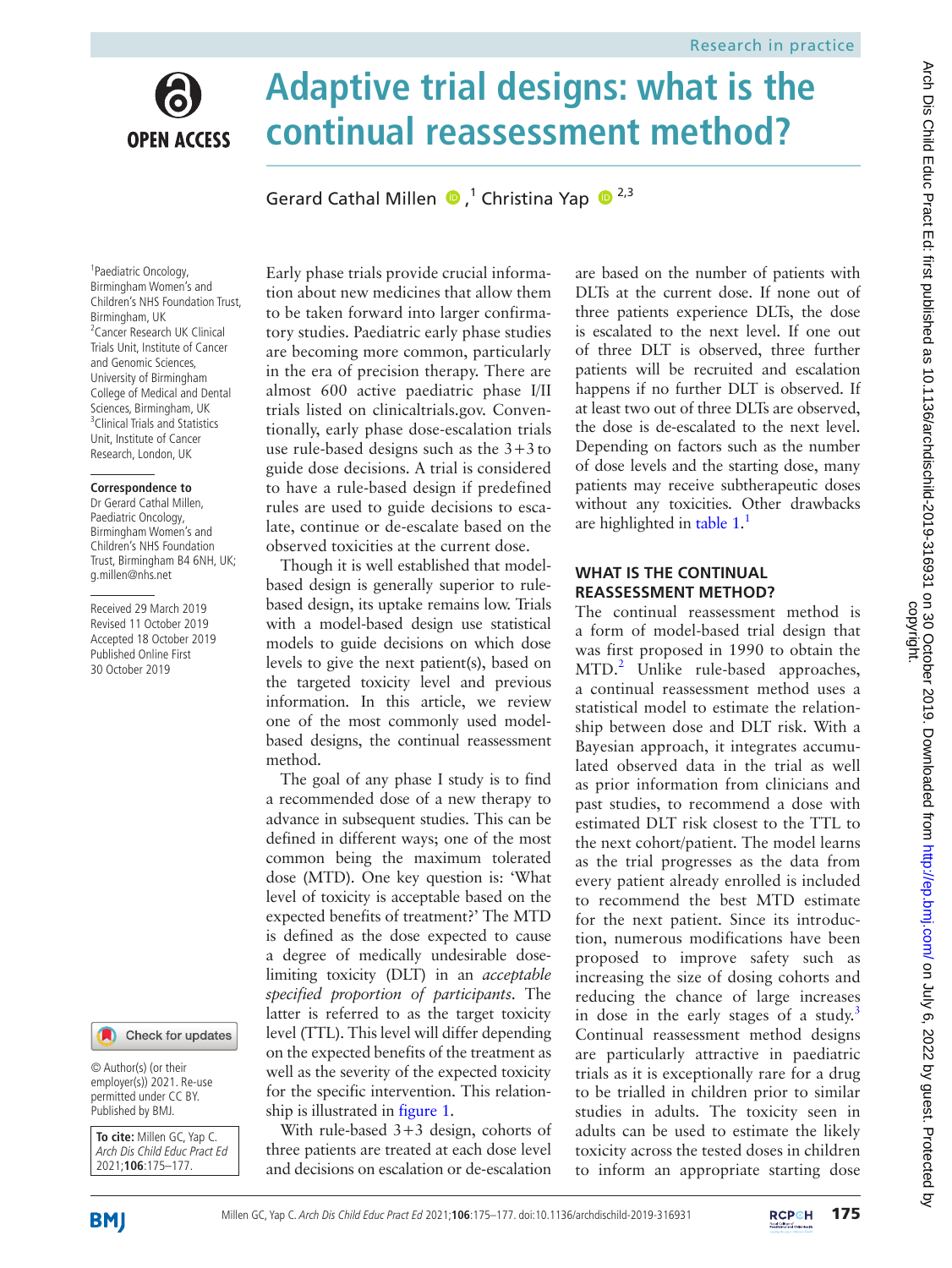

<span id="page-1-0"></span>**Figure 1** An illustration of the relationship between dose level and the probability of toxicity and activity. A target toxicity level (the proportion of patients in which it is considered acceptable to have medically undesirable side effects) of 20% will result in a MTD at dose level 3 (MTD<sub>1</sub>), which gives an activity rate (the proportion of patients who demonstrate efficacy) of 45%. A target toxicity level of 40% will result in a MTD at dose level 5 (MTD<sub>2</sub>), which gives an activity rate of 70%. The stars indicate the activity at dose levels 3 and 5. In this example, as the dose increases, the activity increases but so does the toxicity. DLT, dose-limiting toxicity; MTD, maximum tolerated dose.

and the statistical model. In practice, if we observe patients experience DLT at the current dose, the model will assess if it has underestimated the risk of DLTs and may then reduce the dose for the next cohort if so. If patients do not experience DLT, the opposite may occur. The trial continues until predefined stopping criteria are met such as a prespecified maximum number of enrolled patients or sufficient patients being dosed at the proposed MTD.<sup>45</sup>

Consider [figure](#page-1-2) 2 from the VIOLA Trial (A trial of combined azacitidine and lenalidomide salvage therapy in patients with acute myeloid leukaemia and myelodysplasia who relapse after allogeneic stem cell transplantation). The VIOLA Trial was a phase I study looking at the treatment of adult patients with relapsed acute myeloid leukaemia postallogeneic stem cell transplant. The prior curve shows that the study team initially overestimated the risk of DLTs. As the trial progressed and more patients were treated without DLTs, the model reduced its DLT risk estimates, resulting in the updated curves shown.

A good example of a paediatric trial which used the continual reassessment method is a trial of selumetinib in patients with recurrent or refractory low grade glioma.<sup>6</sup>



<span id="page-1-2"></span>**Figure 2** This figure shows the evolution in the estimates of the probabilities of DLTs through successive patient cohorts in the VIOLA Trial which used a continual reassessment method design. The dosetoxicity curves reduced through the first four cohorts as no DLTs were observed before increasing again in cohorts 5 and 6 when DLTs occurred. The MTD was declared at dose level 3 as it had an estimated DLT risk closest to the target toxicity level of 20% (adapted from Craddock et  $al^7$  $al^7$ ). DLT, dose-limiting toxicity; MTD, maximum tolerated dose.

# **Benefits of continual reassessment method over rule-based designs**

A large number of studies have compared continual reassessment method design to rule-based designs and a number of benefits have been identified, including the ability to identify the recommended phase II dose more accurately. One key advantage is the flexibility to accommodate potential devia-tions from the plan as seen in the VIOLA Trial.<sup>[7](#page-2-3)</sup> Key features are summarised in [table](#page-1-1) 1.<sup>189</sup>

# **Concerns about continual reassessment method trials**

There are some concerns about continual reassessment method studies that currently limit their use. All model-based designs account for less than 10% of current phase I studies. They are undoubtedly more complex to design/run, requiring active input from a trial statistician. This can increase the upfront costs prior to securing funding which can deter some clinicians.[10](#page-2-6)

While most early phase researchers are readily familiar with the  $3+3$  design which is simple and easy to implement, there can be perceived fears around the 'black-box' of model-based designs. However, it

<span id="page-1-1"></span>

| Summary of some key features of rule-based and model-based designs <sup>1</sup><br>Table 1 |                                   |                                            |
|--------------------------------------------------------------------------------------------|-----------------------------------|--------------------------------------------|
|                                                                                            | <b>Rule-based designs</b>         | <b>Model-based designs</b>                 |
| Target dose-limiting toxicity rate                                                         | Unclear                           | Clearly defined and can be flexibly chosen |
| Patients treated at the optimal dose                                                       | (Relatively) few                  | (Relatively) many                          |
| Patients treated at subtherapeutic doses                                                   | (Relatively) many                 | (Relatively) few                           |
| Utilisation of available data                                                              | Poor                              | Efficient                                  |
| Extension to more complex questions                                                        | Difficult and dubious             | Smooth and straightforward                 |
| Deviations from the plan (eg, other doses,<br>different number of patients on a dose)      | Hard or impossible to incorporate | Easily accommodated                        |